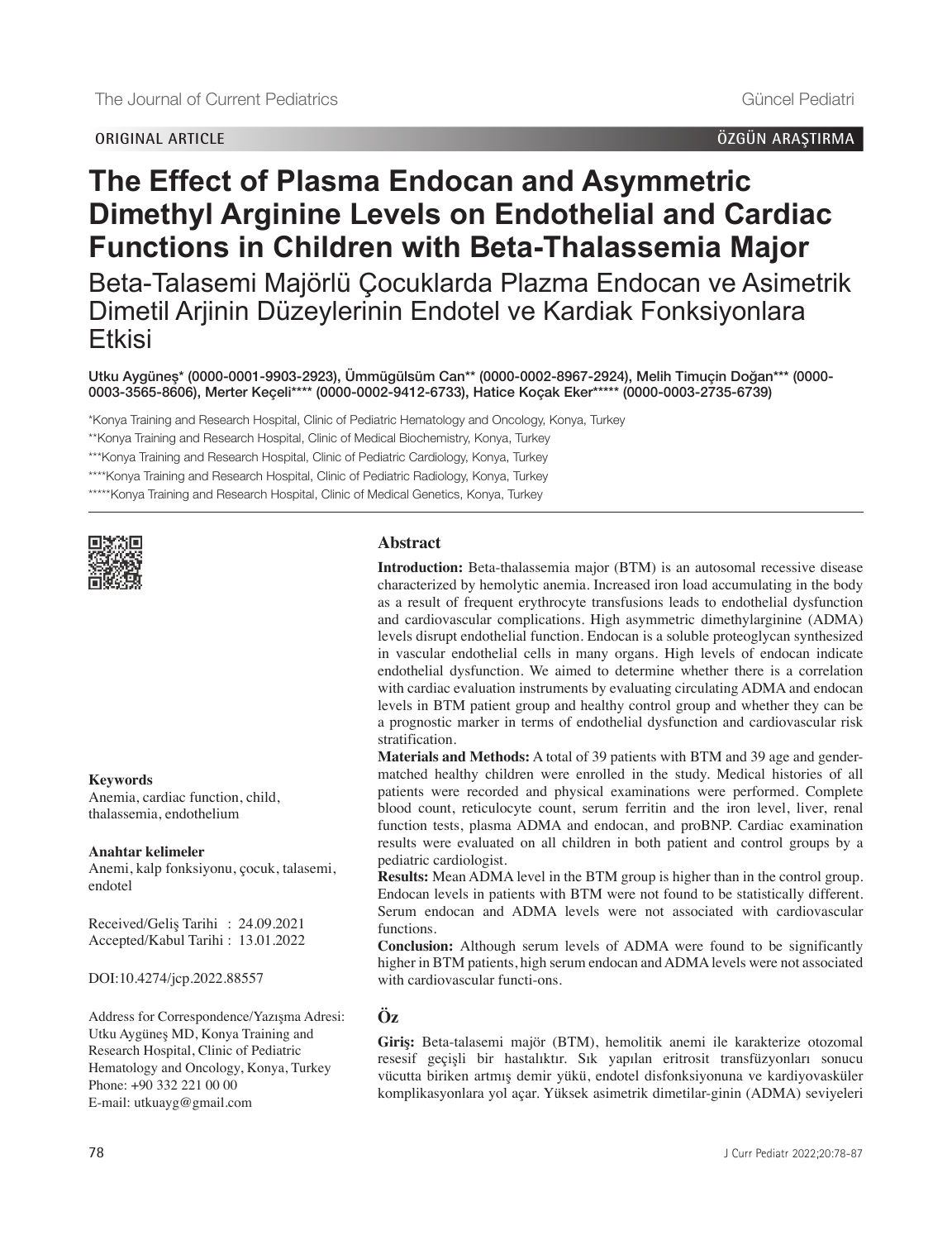endotel fonksiyon bozukluğunu gösteren bir belirteçtir. Endocan, birçok organdaki vasküler endotel hücrelerinde sentezlenen çözünür bir proteoglikandır. Yüksek endokan seviyeleri endotelyal disfonksiyonu gösterir. Bu çalışmada BTM hasta grubu ve sağlıklı kontrol grubunda dolaşımdaki ADMA ve endocan düzeylerini değerlendirerek kardiovasküler fonksiyonlar ilişkisini; endotel disfonksiyonu ve kardiyovasküler risk sınıflaması açısından prognostik bir belirteç olup olmadığını belirlemeyi amaçladık. **Gereç ve Yöntem:** Çalışmaya toplam 39 BTM'li hasta ile yaş ve cinsiyet açısından eşleştirilmiş 39 sağlıklı çocuk alındı. Tüm hastaların tıbbi öyküleri kaydedildi ve fizik muayeneleri yapıldı. Tam kan sayımı, retikülosit sayımı, serum ferritin ve demir düzeyi, karaciğer, böbrek fonksiyon testleri, plazma ADMA ve endokan ve proBNP tetkikleri değerlendirildi. Hem hasta hem de kontrol grubundaki tüm çocuklarda pediatrik kardiyolog tarafından kardiyak muayene sonuçları test edildi.

**Bulgular:** BTM grubunda ortalama ADMA düzeyi kontrol grubuna göre daha yüksektir. BTM'li hastalarda endocan düzeyleri istatistiksel olarak farklı bulunmadı. Serum endocan ve ADMA seviyeleri kardiyovasküler fonksiyonlarla ilişkisi gösterilemedi. **Sonuç:** BTM hastalarında serum ADMA düzeyleri anlamlı olarak yüksek bulunmasına rağmen, yüksek serum endocan ve ADMA düzeyleri kardiyovasküler fonksiyonlarla ilişkili bulunmamıştır.

#### **Introduction**

BTM is an autosomal recessive disease characterized by hemolytic anemia in which one or more of the hemoglobin beta chain is produced defective (1). Regular erythrocyte transfusion is required to prevent clinical complications due to low hemoglobin levels (2). However, increased iron load accumulated in the body as a result of frequent erythrocyte transfusions leads to many organ damages, including endothelial dysfunction and cardiovascular complications (3,4). Peroxidative damage due to iron load caused by repeated blood transfusions and possibly coronary artery diseases are thought to be responsible for the pathogenesis (5,6). Vascular and cardiac complications are based on endothelial dysfunction and altered carotid artery structure, which are present in the nature of thalassemia (3).

It has been shown in many studies in the literature that the arginine-nitric oxide pathway triggered by hemolysis causes endothelial function (7,8). NO is a mediator that controls vascular tone by vasodilation, causes thrombocyte dysfunction, prevents the adhesion of leukocytes, and reduces vascular intimal cell production (9). NO is synthesized from the endothelium by converting L-arginine to L-citrulline by endothelial NO synthase (eNOS), whose activity is dependent on nicotinamide adenine dinucleotide phosphate (10). The addition of two methyl radicals to arginine by the action of methyltransferase nuclear proteins leads to the production of ADMA, which competes with L-arginine and reduces NO formation in the vascular wall (11). High ADMA levels inhibit NO synthesis. Thus, it disrupts the endothelial function and supports atherosclerosis. ADMA has been recognized as an early marker for endothelial

dysfunction and also as an independent factor for future cardiovascular disease (12,13).

Endocan [formerly known as endothelial cellspecific molecule-1, (ESM-1)] is a 50 kDa soluble proteoglycan that can be detected in circulation and is synthesized in vascular endothelial cells in many organs (14). It shows its effect by regulating the adhesion rate of cells to the vascular wall. High levels of endocan indicate endothelial dysfunction (15). Apart from that, it plays a role in cell migration, adhesion, proliferation and, neovascularization, which are biologically indispensable (16).

Considering this information, in our study, it was aimed to determine whether there is a correlation with cardiac evaluation instruments by evaluating circulating ADMA and endocan levels in transfusiondependent BTM patient group and healthy control group. In addition, the utility of these markers in the assessment of endothelial dysfunction and cardiac risk stratification was investigated.

### **Materials and Methods**

Ethics committee approval was obtained in accordance with the Helsinki declaration. A total of 39 patients with BTM and 39 age and gendermatched healthy children (control group) were enrolled in the study. Exclusion criteria were children with other chronic hemolytic anemia, cardiovascular diseases, congenital heart diseases, diabetes mellitus, hypertension, and previously known renal diseases. Patients with hepatic diseases were also excluded.

Medical histories of all patients were recorded and physical examinations were performed. Complete blood count, reticulocyte count, serum ferritin and iron level, liver, renal function tests, plasma ADMA and endocan, and proBNP values were evaluated in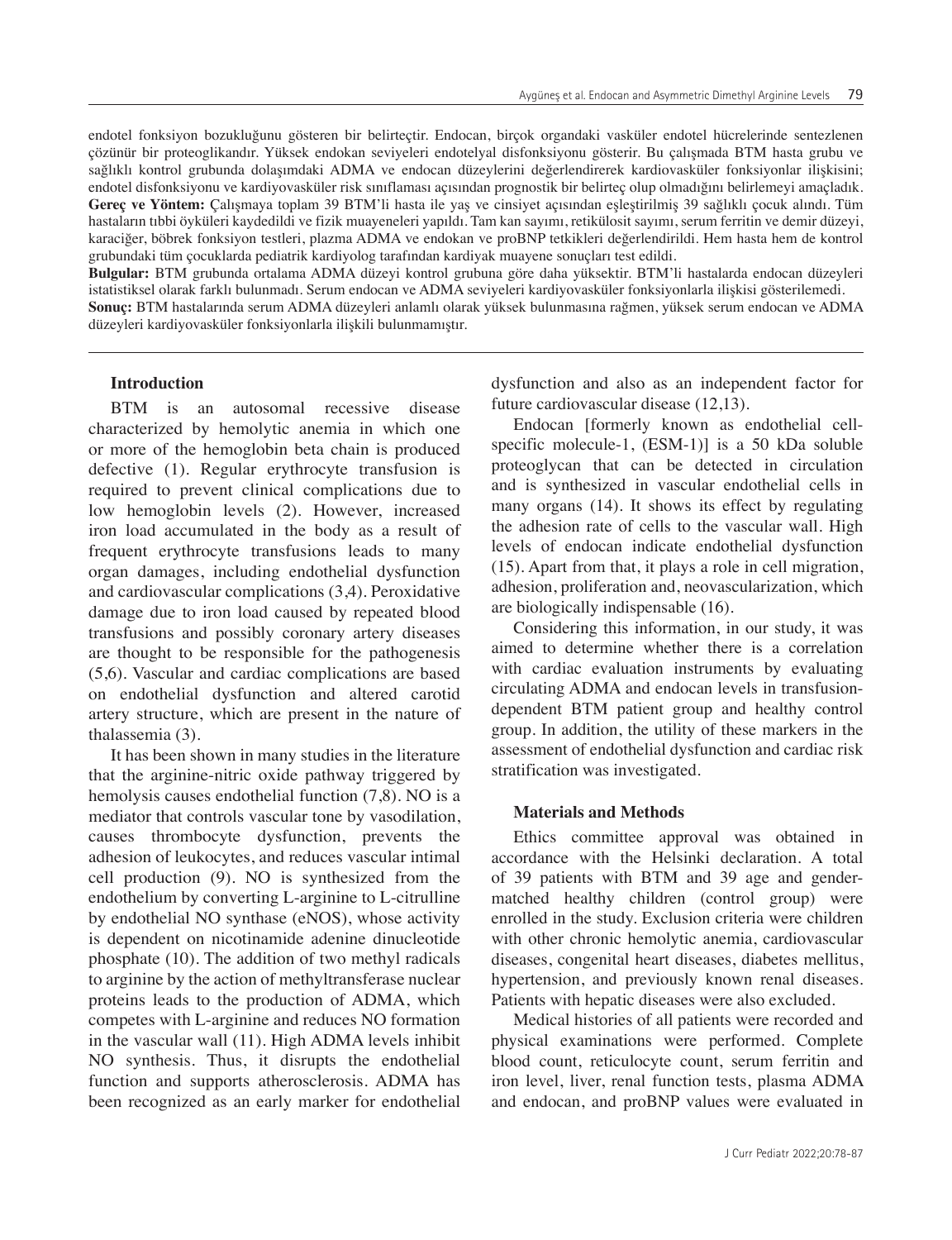one month period. Cardiac examination results were tested on all children in both patient and control groups by a pediatric cardiologist. Beta globin chain gene mutation analysis and treatment regimens of the patient group recorded. Circulating endocan and ADMA were determined with commercially available ELISA (enzyme-linked immunosorbent assay) kits (Wuhan USCN Business Co., Ltd., China.)

Echocardiographic investigations were performed in the Pediatric Cardiology Department of Konya Training and Research Hospital using General Electric Vivid S60 (General Electric Medical Systems, Horten, Norway) with 5.0 MHz transducers in our pediatric cardiology echocardiography laboratory by the same observer. Echocardiography including conventional Doppler, color images, and M-mode measurements was performed. Echocardiograms were recorded on a flash drive for repeated evaluation. All measurements were performed according to the American Society of Echocardiography. Patients with any congenital or acquired heart disease identified on echocardiography were excluded from the study group.

Ejection fraction and fractional shortening of the left ventricle (LV), interventricular septum diastolic diameter, left ventricular end-systolic and end-diastolic diameter (LVESD and LVEDD) and left ventricular posterior wall diastolic thickness were measured from 2-dimensional- guided M-mode echocardiographic tracings. End-diastolic and end-systolic volumes were also used to calculate EF by Simpson biplane method from the apical 4- and 2-chamber views. The pulsewave Doppler echocardiographic parameters were as follows: early (E) and late (A) mitral diastolic velocities. Tissue Doppler velocities were obtained from 3 locations; the sample volume was positioned on the lateral aspect of each atrioventricular valve annulus and the basal portion of the interventricular septum. Peak early diastolic myocardial (e'), peak atrial systolic (a'), and peak systolic (s') myocardial velocities were measured using this technique.

### *Statistical Analysis*

Categorical variables were expressed as numbers and percentages, whereas continuous variables were summarized as mean and standard deviation. Chisquare test was used to compare categorical variables between the groups. The normality of distribution for continuous variables was confirmed with the ShapirWilk test. For comparison of continuous variables between groups, the Student's t-test or Mann-Whitney U test was used depending on whether the statistical hypotheses were fulfilled or not. To evaluate the correlations between measurements, Pearsoncorrelation coefficient or Spearman-rank correlation coefficient was used depending on whether the statistical hypotheses were fulfilled or not. All analyses were performed using IBM SPSS Statistics Version 20.0 statistical software package. The statistical level of significance for all tests was considered to be 0.05.

## **Results**

There was no statistically significant difference between the study and control groups in terms of age and gender. Table 1, 2, Figure 1 show the demographic, laboratory characteristics, and mutation distribution of patients with BTM and the control group. According to the comparisons, a statistically significant difference was found between the two groups in terms of ADMA averages. Accordingly, the mean ADMA in the BTM group is higher than in the control group. When the groups were compared in terms of laboratory measurements and metabolic properties, proBNP, hemoglobin (hgb), hematocrit (htc), mean corpuscular volume (MCV), red blood cell (RBC), reticulocyte, ferritin, and iron measurements were found to be different between the groups. While hgb, htc, MCV and RBC were lower in the BTM, other measurements were higher than in the control group.

ADMA and laboratory measurements were examined in the patient group, there was no correlation between ADMA and other parameters (Table 2, 4).

Endocan and laboratory measurements were analyzed in the patient group, there was no correlation between endocan and other parameters (Table 3).

When the echocardiological measurements of the groups were compared, differences were found between the groups in LVISD, LVIDs (left ventricular end-diastole), LVPWd (left ventricular posterior wall), LPWs (left posterior wall), ejection fraction (EF), mitral E, A mitral, S mitral, S septal, tricuspid A and TR measurements. LVPWd, LPWs, EF, and S mitral measurements were lower in beta-thalassemia group, while other measurements were higher (Table 4).

Among the groups, ADMA and endocan and echocardiography parameters were studied within the groups, only a weak negative correlation was found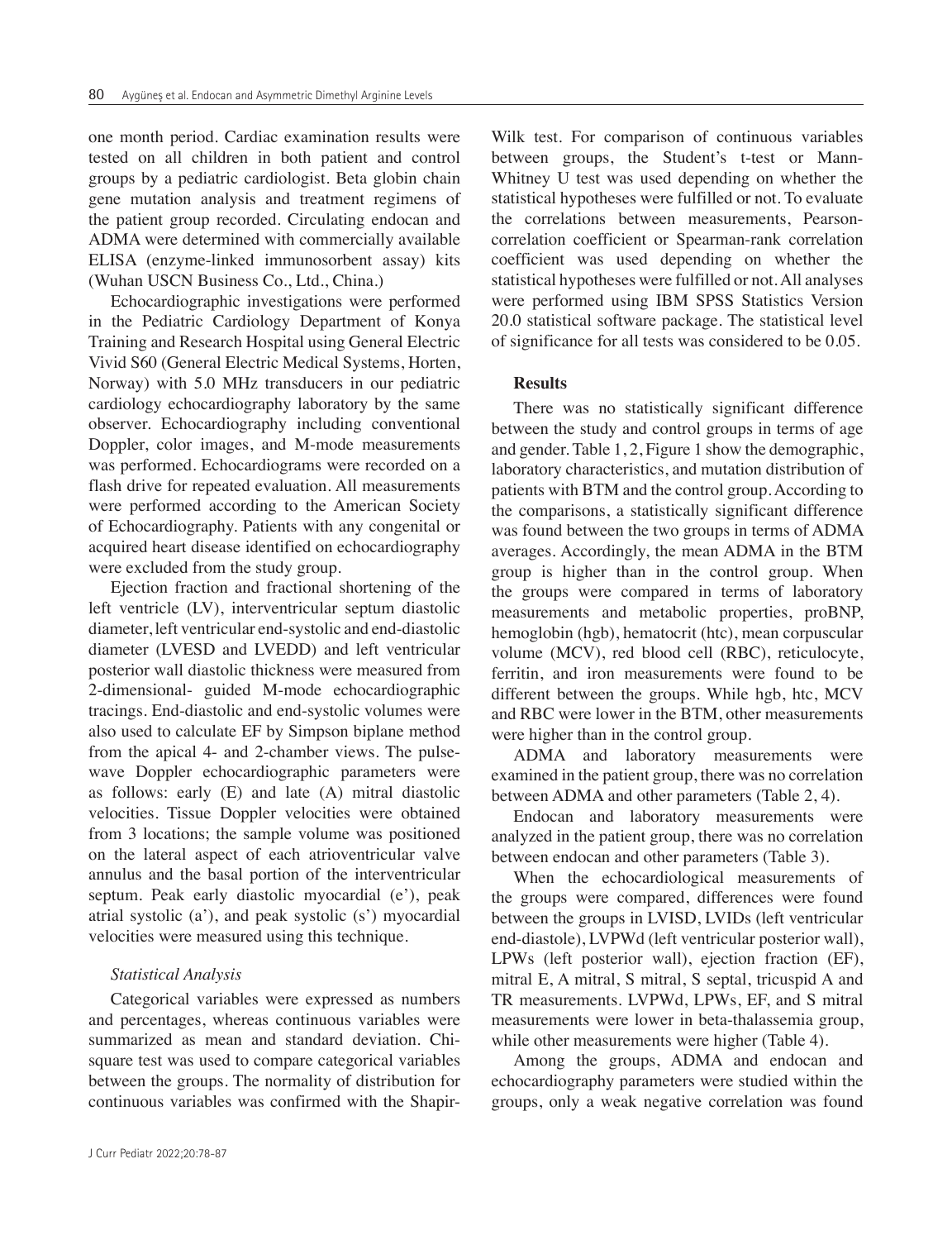| Table 1. Mutation distribution rates of BTM patients                                                         |                |
|--------------------------------------------------------------------------------------------------------------|----------------|
| Mutation                                                                                                     | $n(\%)$        |
| $c.118C>T$ (homozygous)                                                                                      | 11             |
| IVS-I-110 G>A $(C.93-21$ G>A) (homozygous)                                                                   | 7              |
| IVS-I-5 G>C $(c.92+5 G>C)$ (heterozygous)<br>CODON 39 C>T (c.118C>T p.Gln140Ter) (heterozygous)              | 6              |
| IVS 1.110 [G>A] (double heterozygous)                                                                        | $\overline{2}$ |
| $IVS-1-6$ T>C (heterozygous)<br>COD 39>T (heterozygous)                                                      | $\overline{2}$ |
| IVS-I-130 G>C (c.93-1 G>C) (heterozygous)<br>IVS-II-1 $G>A$ (c.315+1 $G>A$ ) (heterozygous)                  | $\overline{2}$ |
| IVS-I-1 G>A $(C.92+1 G> A)$ (homozygous)                                                                     | $\overline{2}$ |
| IVS-I-6 T>C $(c.92+6$ T>C) (heterozygous)<br>c.135delC (p.F46Lfs*16)the portuguese type beta+ (heterozygous) | 1              |
| c.112delT (p.Trp38GlyfsTer24) (W38Gfs*24) (homozygous)                                                       | 1              |
| c.17_18delCT (p.Pro6ArgfsTer17)(P6Rfs*17) (homozygous)                                                       |                |
| HBB: Codon 5 (-CT) c.17_18delCT) (homozygous)                                                                | 1              |
| $IVS1-1G>C$ (c.93-1G $\geq$ C) (homozygous)                                                                  | 1              |
| rsa 11p15.4 (HBB) x0 Turkish 7.6 kb B-Thal (double deletion) (HGMD ID: CG931306)                             | 1              |
| IVS-II-1 G>A $(c.315+1 G> A)$ (homozygous)                                                                   | 1              |

| Table 2. Demographic and laboratory characteristics<br>of patients with beta-thalassemia major and the control<br>group                                                                                             |                                                |                           |         |  |  |
|---------------------------------------------------------------------------------------------------------------------------------------------------------------------------------------------------------------------|------------------------------------------------|---------------------------|---------|--|--|
| Variables                                                                                                                                                                                                           | Study group<br>$(n=39)$                        | Control<br>group $(n=39)$ | p-value |  |  |
| Female/male                                                                                                                                                                                                         | 19 (49%)<br>$16(41\%)$<br>20 (51%)<br>23 (59%) |                           | 0.495   |  |  |
| Age (months)                                                                                                                                                                                                        | $82.2 + 59.1$                                  | $81.23 + 58.1$            | 0.945   |  |  |
| Hgb (g/dL)                                                                                                                                                                                                          | $6.31 \pm 1.12$                                | $13.0 + 0.7$              | < 0.001 |  |  |
| Htc $(\% )$                                                                                                                                                                                                         | $19.2 + 3.7$                                   | $38.3 + 2.3$              | < 0.001 |  |  |
| MCV (fL)                                                                                                                                                                                                            | $67.4 \pm 10.5$                                | $87.1 + 8.9$              | < 0.001 |  |  |
| RBC $(10^6/\mu L)$                                                                                                                                                                                                  | $2.68 + 0.84$                                  | $4.6 + 0.41$              | < 0.001 |  |  |
| Reticulocyte (%)                                                                                                                                                                                                    | $2.98 + 1.25$                                  | $1.17+0.23$               | < 0.001 |  |  |
| Iron $(mcg/dL)$                                                                                                                                                                                                     | $132.6 + 58.8$                                 | $99.1 + 33.0$             | 0.004   |  |  |
| ALT (IU/L)                                                                                                                                                                                                          | $29.3 + 27.3$                                  | $27.1 \pm 16.4$           | 0.952   |  |  |
| AST (IU/L)                                                                                                                                                                                                          | $41.5 + 24.4$                                  | $33.2 + 14.9$             | 0.073   |  |  |
| Ferritin (ng/mL)                                                                                                                                                                                                    | $1394.7 \pm 1389.6$                            | $103.3 + 41.1$            | < 0.001 |  |  |
| Pro-BNP (pg/mL)                                                                                                                                                                                                     | $100.4 + 64.2$                                 | $53.5 + 2.8$              | 0.013   |  |  |
| $ADMA$ (ng/mL)                                                                                                                                                                                                      | $679.7 \pm 171.9$                              | $455.3 + 258.7$           | < 0.001 |  |  |
| Endocan $(pg/mL)$                                                                                                                                                                                                   | $337.5 + 344.0$                                | $218.14 \pm 171.1$        | 0.057   |  |  |
| Hgb: Hemoglobin, MCV: Mean corpuscular volume, RBC: Red blood cell, ALT:<br>Alanine aminotransferase, AST: Aspartate aminotransferase, pro-BNP: Pro-brain<br>natriuretic peptide, ADMA: Asymmetric dimethylarginine |                                                |                           |         |  |  |

between ADMA and tricuspid A. Tricuspid A decreases as the serum level of ADMA increases (Table 5).

# **Discussion**

There are many complications related to the disease in children with BTM. Cardiac complications are the most important of these complications that increase mortality and morbidity (17). Studies have suggested that the most common cardiac complications are heart failure and arrhythmias (18). It has been proven in many studies that endothelial dysfunction plays an important role in the pathogenesis of cardiovascular diseases (19,20). In this study, we aimed to investigate the effects of ADMA and endocan, which are responsible for endothelial dysfunction in many nonhematological cardiac diseases, on cardiovascular function in children with transfusion-dependent BTM.

ADMA is a modified amino acid found in blood and shows its effect by blocking the synthesis of NO. In the control of vascular tone, NO plays a crucial role. As a result, it makes a significant contribution to atherosclerosis (21). In this study, we conducted 39 pediatric patients diagnosed with BTM and gender/age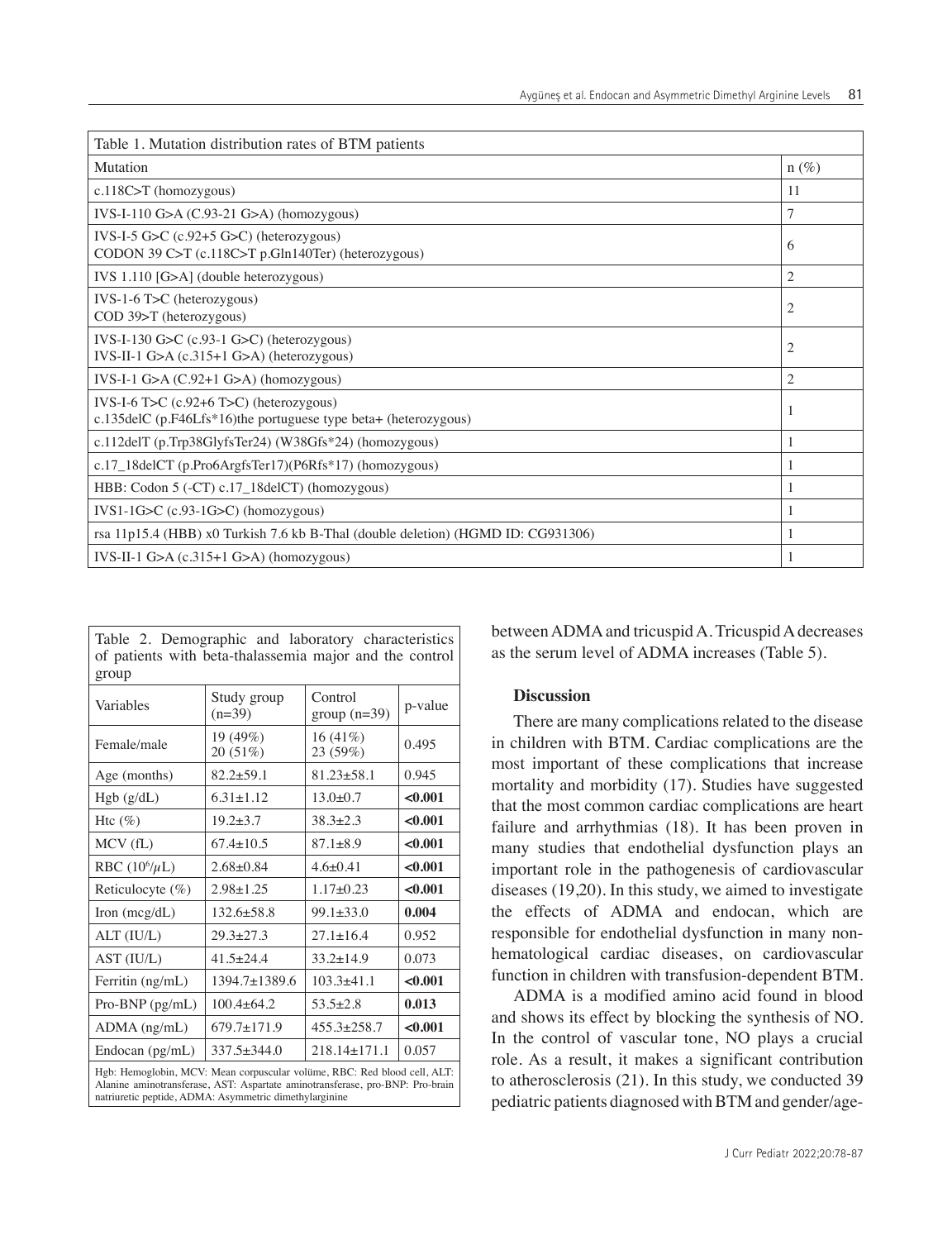similar 39 healthy children, and we observed that there was a significant difference between serum ADMA levels (p<0.001). There are some studies similar to our results showing elevations in plasma ADMA levels in BTM patients. In the study performed by Gürsel et al. (5) with 31 children diagnosed with BTM and 36 healthy controls, by comparing serum soluble vascular cell adhesion molecule-1 (sVCAM-1), soluble intercellular adhesion molecule-1 (sICAM-1), P-selectin, and pentraxin-3 levels, a significant relationship was found between ADMA levels and endothelial dysfunction. In another study conducted with 36 BTM patients and healthy controls in which echocardiographic

| Table 3. Correlations in beta thalassemia group                |                                                                                                                                                        |          |  |  |  |
|----------------------------------------------------------------|--------------------------------------------------------------------------------------------------------------------------------------------------------|----------|--|--|--|
| <b>Correlation coefficient</b><br><b>Pairs</b><br>$\mathbf{p}$ |                                                                                                                                                        |          |  |  |  |
| <b>ADMA</b> vs                                                 |                                                                                                                                                        |          |  |  |  |
| Age (months)                                                   | 0.120                                                                                                                                                  | $-0.253$ |  |  |  |
| Endocan                                                        | 0.057                                                                                                                                                  | 0.308    |  |  |  |
| proBNP (pg/mL)                                                 | 0.817                                                                                                                                                  | $-0.038$ |  |  |  |
| Hgb (g/dL)                                                     | 0.077                                                                                                                                                  | 0.286    |  |  |  |
| Htc $(\%)$                                                     | 0.144                                                                                                                                                  | 0.238    |  |  |  |
| MCV (fL)                                                       | 0.623                                                                                                                                                  | $-0.081$ |  |  |  |
| RBC $(10^6/\mu L)$                                             | 0.513                                                                                                                                                  | 0.108    |  |  |  |
| Retikülosit (%)                                                | 0.056                                                                                                                                                  | $-0.429$ |  |  |  |
| Ferritin (ng/mL)                                               | 0.112                                                                                                                                                  | $-0.258$ |  |  |  |
| Iron (mcg/dL)                                                  | 0.928                                                                                                                                                  | 0.015    |  |  |  |
| ALT (IU/L)                                                     | 0.326                                                                                                                                                  | $-0.161$ |  |  |  |
| AST (IU/L)                                                     | 0.459                                                                                                                                                  | $-0.122$ |  |  |  |
| <b>Pairs</b>                                                   | <b>Correlation coefficient</b>                                                                                                                         | p        |  |  |  |
| <b>Endocan vs</b>                                              |                                                                                                                                                        |          |  |  |  |
| Age (month)                                                    | 0.888                                                                                                                                                  | $-0.023$ |  |  |  |
| $proBNP$ ( $pg/mL$ )                                           | 0.761                                                                                                                                                  | 0.050    |  |  |  |
| Hgb (g/dL)                                                     | 0.347                                                                                                                                                  | 0.155    |  |  |  |
| Htc $(\%)$                                                     | 0.474                                                                                                                                                  | 0.118    |  |  |  |
| MCV (fL)                                                       | 0.960                                                                                                                                                  | 0.008    |  |  |  |
| RBC $(10^6/\mu L)$                                             | 0.523                                                                                                                                                  | 0.105    |  |  |  |
| Retikülosit (%)                                                | 0.415                                                                                                                                                  | $-0.134$ |  |  |  |
| Ferritin (ng/mL)                                               | 0.455                                                                                                                                                  | 0.123    |  |  |  |
| Iron $(mcg/dL)$                                                | 0.797                                                                                                                                                  | 0.044    |  |  |  |
| ALT (IU/L)                                                     | 0.629                                                                                                                                                  | 0.080    |  |  |  |
| AST (IU/L)                                                     | 0.491                                                                                                                                                  | $-0.114$ |  |  |  |
|                                                                | Hgb: Hemoglobin, MCV: Mean corpuscular volüme, RBC: Red-blood cell, ALT:<br>Marina aminatrangfaraga AST. Agnortata aminatrangfaraga nga DND, Dra brain |          |  |  |  |

Alanine aminotransferase, AST: Aspartate aminotransferase, pro-BNP: Pro-brain natriuretic peptide, ADMA: Asymmetric dimethylarginine

features were compared, it was found that ADMA levels were statistically significantly higher in the patient group. This result may be interpreted as the increase in serum ADMA levels in BTM patients is an indicator of endothelial dysfunction. In our study, the hemolytic rate was not found to have a positive correlation with serum ADMA levels (22). This result, which contradicts with the literature, may be due to the fact that the average age of our patient group is lower than the studies mentioned above (82.2±59.1 mo. vs 12 and 11.25 yrs) and that hemolytic disease has not yet caused significant endothelial dysfunction. However, in our study, it was observed that there was no correlation between ADMA and parameters related to disease characteristics in the BTM group (Table 1).

The basic diagnostic parameters of BTM (low levels of Hb, Htc, MCV, RBC, reticulocyte, iron, and elevated serum ferritin) were found to be significantly different in the patient group as expected. In addition, it was noticed that the proBNP  $(p=0.013)$  values were statistically significantly higher in the BTM group (Table 1). Although the proBNP values were significantly higher in the patient group with BTM, it was observed that they did not show a significant correlation with ADMA. In the BTM patient group, cardiac EF was found to be significantly lower than the control group (Table 3). Cardiac dysfunction due to iron load is an expected complication, and many reports have been published showing that cardiac EF is low in BTM patients (23,24).

Endocan is a soluble proteoglycan released by vascular endothelial cells, which has been linked to the growth of vascular tissue. It is widely known that endothelial inflammation is crucial in cardiovascular disease physiopathology (25). The relationship of endocan with endothelial function and inflammation has been well defined in previous studies on many diseases such as cancers, systemic inflammatory diseases, and cardiovascular diseases (26). Since it is an indicator of vascular endothelial dysfunction, its role in cardiovascular diseases has attracted the attention of many authors and has been proven by many studies on the subject (15,27,28). However, the aforementioned studies were carried out on adults, and the levels in BTM patients, which are well known to disrupt the endothelial integrity of the endocan, and its relationship with the cardiovascular system have not been discussed before. It is well known that iron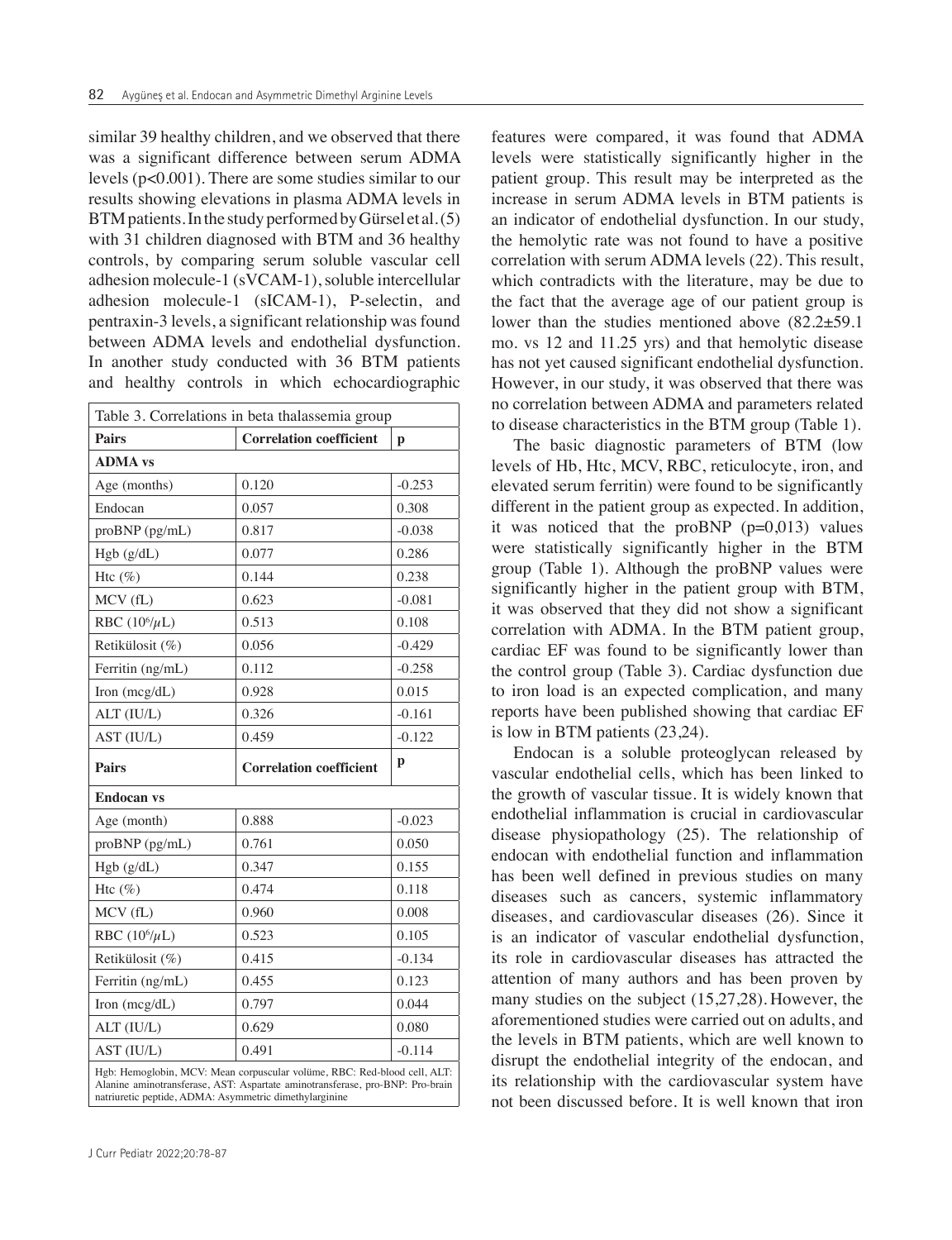overload causes toxicity in many organs, including the cardiovascular system, in b-thalassemia patients. Cardiac mortality and morbidity remain high in this population, despite the fact that iron chelation therapy has enhanced prognosis. Endothelial cell activation is well documented, and vascular complications are more common in BTM (29). In our study, serum endocan levels in patients with BTM were not found to be statistical difference  $(337.5 \pm 344.0 \text{ pg/mL}$  vs  $218.14 \pm 171.1$  pg/mL) (p=0.057) (Table 1). To the best of our knowledge, there are no similar studies in the literature comparing serum endocan levels of healthy children with beta-thalassemia major patients. It has been shown that the release of endocan from the endothelium is minimal under physiological conditions and increases in conditions that lead to activation such as endothelial disorders (30). In addition, when

endocan and echocardiographic parameters were compared, no statistically significant relationship was found between them (Table 4, 5). The low average age of the BTM patient group may have contributed to this result.

When the relationship between ADMA and endocan levels and 16 BTM patients who had cardiac T2\* MR was evaluated, it was observed that there was no correlation ( $r=0.157$ ,  $p=0.560$  and  $r=-0.133$  ve p=0.625 respectively) To our knowledge, there is no study comparing serum ADMA/endocan levels with cardiac T2\* MR in literature. Both the low number of BTM patients with cardiac T2\* MRI and the wide distribution of measurements may affect this result (31). The relationship between ADMA and Endocan with echocardiography parameters was evaluated. However, a significant correlation that would affect

| Table 4. The comparison of echocardiological measurements between the patient and control group |                  |                   |         |
|-------------------------------------------------------------------------------------------------|------------------|-------------------|---------|
| Group                                                                                           |                  |                   |         |
| Beta-thalassemia major (mm)                                                                     | Control (mm)     | <b>Dimensions</b> | p       |
| $IVSd-mean + SD$                                                                                | $5.68 + 1.11$    | $5.9 \pm 1.23$    | 0.412   |
| $IVSs-mean + SD$                                                                                | $9.08 + 3.44$    | $9.03 \pm 1.84$   | 0.930   |
| $LVIDd-mean \pm SD$                                                                             | $35.4 \pm 7.6$   | $5.62 \pm 1.21$   | < 0.001 |
| $LVIDs-mean + SD$                                                                               | $22.9 \pm 6.0$   | $9.1 + 2.01$      | < 0.001 |
| $LVPWd-mean \pm SD$                                                                             | $5.54 \pm 1.14$  | $37.0 \pm 8.5$    | < 0.001 |
| LPWs-mean $\pm$ SD                                                                              | $10.1 \pm 10.4$  | $23.5 \pm 5.4$    | < 0.001 |
| $EF-mean \pm SD$                                                                                | $64.4 + 6.9$     | $67.4 \pm 5.7$    | 0.045   |
| $FS-mean \pm SD$                                                                                | $34.5 \pm 5.4$   | $35.6 \pm 6.0$    | 0.416   |
| LA-mean $\pm$ SD                                                                                | $21.3 \pm 5.7$   | $20.4 + 4.2$      | 0.441   |
| Ao-mean $\pm$ SD                                                                                | $19.6 \pm 8.2$   | $18.5 \pm 4.3$    | 0.494   |
| Simpsons EF-mean $\pm$ SD                                                                       | $60.0+9.4$       | $62.1 \pm 3.6$    | 0.196   |
| Mitral E-mean $\pm$ SD                                                                          | $121.9 \pm 17.1$ | $106.3 \pm 14.2$  | < 0.001 |
| Mitral A-mean $\pm$ SD                                                                          | $79.7 \pm 19.0$  | $72.9 \pm 12.8$   | 0.069   |
| $E$ mitral-mean $\pm$ SD                                                                        | $16.9{\pm}4.4$   | $16.0 \pm 2.7$    | 0.293   |
| A mitral-mean $\pm$ SD                                                                          | $8.65 + 2.45$    | $7.13 \pm 1.79$   | 0.003   |
| S mitral-mean $\pm$ SD                                                                          | $9.27 \pm 2.06$  | $10.56 \pm 2.06$  | 0.008   |
| E septal-mean $\pm$ SD                                                                          | $14.7+2.6$       | $14.6 \pm 1.6$    | 0.821   |
| S septal-mean $\pm$ SD                                                                          | $8.97 \pm 1.71$  | $7.97 \pm 1.99$   | 0.022   |
| A septal-mean $\pm$ SD                                                                          | $9.19 + 3.01$    | $10.33 + 3.72$    | 0.146   |
| Tricuspid E-mean $\pm$ SD                                                                       | $19.1 \pm 3.7$   | $17.8 + 3.2$      | 0.124   |
| Tricuspid A-mean $\pm$ SD                                                                       | $12.1 \pm 3.0$   | $10.4 + 2.2$      | 0.006   |
| Tricuspid S-mean $\pm$ SD                                                                       | $13.6 \pm 2.8$   | $13.7 \pm 2.0$    | 0.899   |

LPWD: Left ventricular posterior wall dimension, IVSd: Interventricular septum diastolic dimension, IVSs: Interventricular septum systolic dimension, LVIDd: Left ventricular end-diastolic dimesion, LVIDs: Left ventricular end-systolic dimension, EF: Ejection fraction, FS: Shortening fraction, LA: Left atrium, Ao: Aort, E: Early, A: Late, s: Systolic, d: Diastolic, SD: Standard deviation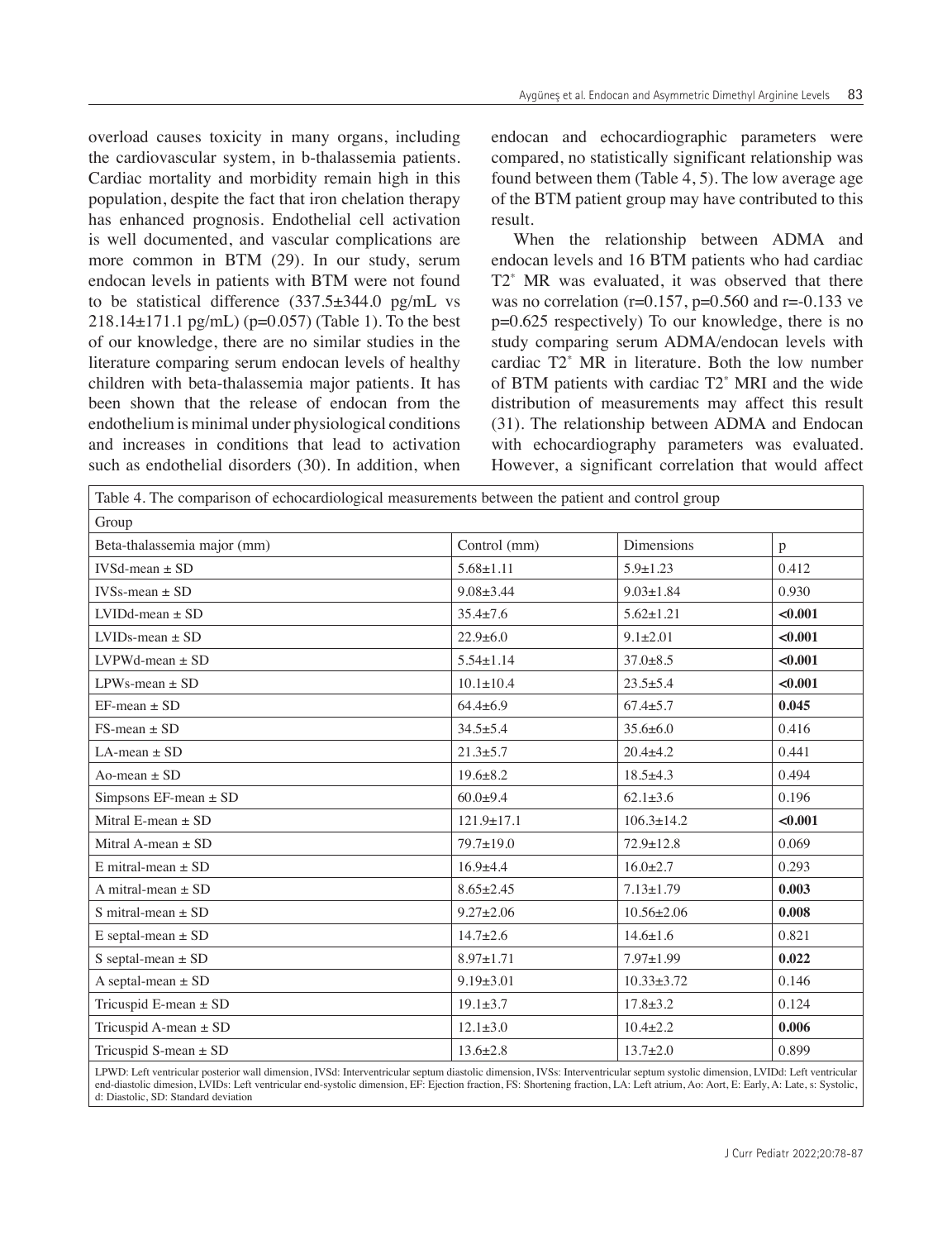| Table 5. Comparison of ADMA, endocan and echocardiography parameters of patient and control groups |                        |          |                             |                             |  |  |
|----------------------------------------------------------------------------------------------------|------------------------|----------|-----------------------------|-----------------------------|--|--|
| Pairs                                                                                              | Beta-thalassemia major | Control  | Correlation coefficient (p) | Correlation coefficient (p) |  |  |
| <b>ADMA</b> vs                                                                                     |                        |          |                             |                             |  |  |
| <b>IVSd</b>                                                                                        | 0,363                  | $-0.154$ | 0.957                       | 0.009                       |  |  |
| <b>IVSs</b>                                                                                        | 0.719                  | $-0.061$ | 0.402                       | $-0.138$                    |  |  |
| LVIDd                                                                                              | 0.131                  | $-0.253$ | 0.244                       | $-0.191$                    |  |  |
| <b>LVIDs</b>                                                                                       | 0.116                  | $-0.263$ | 0.771                       | $-0.048$                    |  |  |
| <b>LVPWd</b>                                                                                       | 0.216                  | $-0.208$ | 0.672                       | 0.070                       |  |  |
| <b>LPWs</b>                                                                                        | 0.882                  | 0.025    | 0.796                       | 0.043                       |  |  |
| $\rm EF$                                                                                           | 0.584                  | 0.093    | 0.853                       | $-0.031$                    |  |  |
| ${\rm FS}$                                                                                         | 0.779                  | 0.048    | 0.925                       | 0.016                       |  |  |
| ${\rm LA}$                                                                                         | 0.074                  | $-0.297$ | 0.995                       | $-0.001$                    |  |  |
| Ao                                                                                                 | 0.693                  | $-0.067$ | 0.567                       | $-0.095$                    |  |  |
| Simpsons EF                                                                                        | 0.348                  | 0.159    | 0.548                       | $-0.099$                    |  |  |
| Mitral E                                                                                           | 0.902                  | $-0.021$ | 0.346                       | 0.155                       |  |  |
| Mitral A                                                                                           | 0.599                  | $-0.089$ | 0.754                       | 0.052                       |  |  |
| E mitral                                                                                           | 0.762                  | $-0.052$ | 0.389                       | 0.142                       |  |  |
| A mitral                                                                                           | 0.430                  | $-0.134$ | 0.678                       | $-0.069$                    |  |  |
| S mitral                                                                                           | 0.148                  | 0.242    | 0.214                       | 0.203                       |  |  |
| E septal                                                                                           | 0.371                  | 0.151    | 0.808                       | $-0.040$                    |  |  |
| S septal                                                                                           | 0.383                  | 0.148    | 0.916                       | $-0.018$                    |  |  |
| A septal                                                                                           | 0.877                  | 0.026    | 0.951                       | 0.010                       |  |  |
| Triküspit E                                                                                        | 0.228                  | $-0.203$ | 0.744                       | 0.054                       |  |  |
| Triküspit A                                                                                        | 0.017                  | $-0.390$ | 0.856                       | 0.030                       |  |  |
| Triküspit S                                                                                        | 0.297                  | 0.176    | 0.336                       | 0.158                       |  |  |
| <b>TAPSE</b>                                                                                       | 0.421                  | $-0.136$ | 0.329                       | 0.160                       |  |  |
| TY                                                                                                 | 0.205                  | $-0.216$ | 0.896                       | 0.022                       |  |  |
| <b>Pairs</b>                                                                                       | Beta-thalassemia major | Control  | Correlation coefficient (p) | Correlation coefficient (p) |  |  |
| <b>Endocan vs</b>                                                                                  |                        |          |                             |                             |  |  |
| <b>IVSd</b>                                                                                        | 0.210                  | $-0.211$ | 0.744                       | $-0.054$                    |  |  |
| <b>IVSs</b>                                                                                        | 0.256                  | $-0.192$ | 0.298                       | 0.171                       |  |  |
| <b>LVIDd</b>                                                                                       | 0.384                  | 0.147    | 0.583                       | $-0.091$                    |  |  |
| $\ensuremath{\mathrm{LVIDs}}$                                                                      | 0.108                  | 0.269    | 0.639                       | 0.078                       |  |  |
| LVPWd                                                                                              | 0.162                  | $-0.235$ | 0.496                       | 0.112                       |  |  |
| <b>LPWs</b>                                                                                        | 0.544                  | $-0.103$ | 0.765                       | 0.049                       |  |  |
| $\rm EF$                                                                                           | 0.375                  | $-0.150$ | 0.759                       | 0.051                       |  |  |
| $\mathop{\text{FS}}$                                                                               | 0.581                  | $-0.094$ | 0.668                       | 0.071                       |  |  |
| LA                                                                                                 | 0.410                  | 0.140    | 0.648                       | 0.075                       |  |  |
| Ao                                                                                                 | 0.366                  | 0.153    | 0.666                       | $-0.071$                    |  |  |
| Simpsons EF                                                                                        | 0.349                  | $-0.158$ | 0.931                       | $-0.014$                    |  |  |
| Mitral E                                                                                           | 0.252                  | 0.193    | 0.668                       | $-0.071$                    |  |  |
| Mitral A                                                                                           | 0.409                  | 0.140    | 0.497                       | $-0.112$                    |  |  |

| $\Box$ Table 5. Comparison of ADMA, endocan and echocardiography parameters of patient and control grou |  |  |  |  |
|---------------------------------------------------------------------------------------------------------|--|--|--|--|

 $\overline{\phantom{a}}$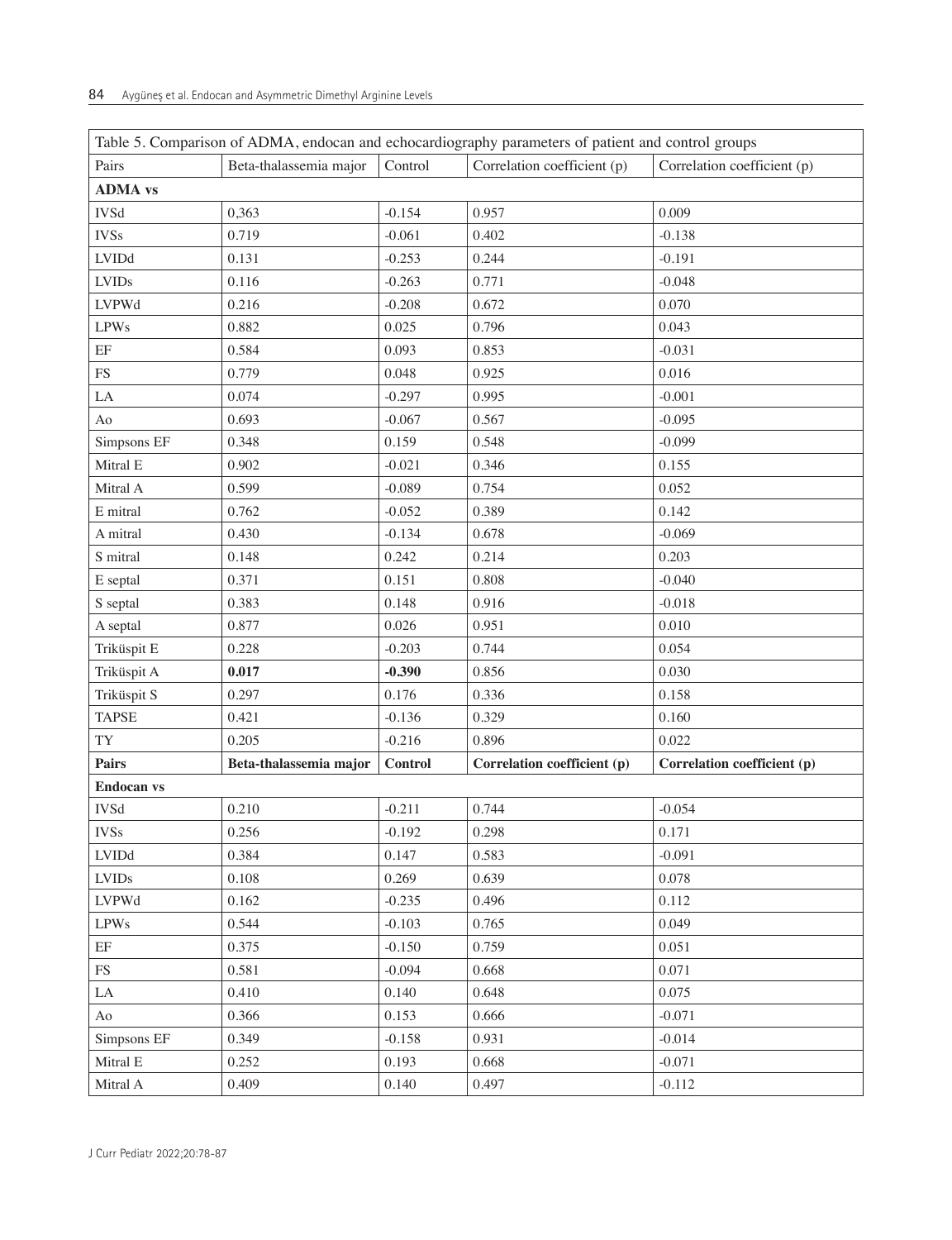| Table 5. Continued |                        |                |                                                                                                                                                                                |                             |
|--------------------|------------------------|----------------|--------------------------------------------------------------------------------------------------------------------------------------------------------------------------------|-----------------------------|
| <b>Pairs</b>       | Beta-thalassemia major | <b>Control</b> | Correlation coefficient (p)                                                                                                                                                    | Correlation coefficient (p) |
| <b>Endocan vs</b>  |                        |                |                                                                                                                                                                                |                             |
| E mitral           | 0.906                  | 0.020          | 0.163                                                                                                                                                                          | 0.228                       |
| A mitral           | 0.535                  | $-0.105$       | 0.327                                                                                                                                                                          | $-0.161$                    |
| S mitral           | 0.644                  | 0.078          | 0.797                                                                                                                                                                          | 0.043                       |
| E septal           | 0.419                  | 0.137          | 0.741                                                                                                                                                                          | $-0.055$                    |
| S septal           | 0.347                  | $-0.159$       | 0.669                                                                                                                                                                          | $-0.071$                    |
| A septal           | 0.847                  | $-0.033$       | 0.984                                                                                                                                                                          | 0.003                       |
| Tricuspit E        | 0.431                  | $-0.134$       | 0.229                                                                                                                                                                          | $-0.197$                    |
| Tricuspit A        | 0.388                  | $-0.146$       | 0.525                                                                                                                                                                          | 0.105                       |
| Tricuspit S        | 0.687                  | 0.068          | 0.966                                                                                                                                                                          | $-0.007$                    |
| <b>TAPSE</b>       | 0.772                  | 0.049          | 0.939                                                                                                                                                                          | $-0.013$                    |
| TY                 | 0.734                  | $-0.059$       | 0.421                                                                                                                                                                          | 0.132                       |
|                    |                        |                | TADCE. Triquerid annular plane evertelia exeurcian I DWD: Left ventricular poeterior well dimension. IVCd: Interventricular contum dioctolia dimension. IVCe: Interventricular |                             |

TAPSE: Tricuspid annular plane systolic excursion, LPWD: Left ventricular posterior wall dimension, IVSd: Interventricular septum diastolic dimension, IVSs: Interventricular septum systolic dimension, LVIDd: Left ventricular end-diastolic dimension, LVIDs: Left ventricular end-systolic dimension, EF: Ejection fraction, FS: Shortening fraction, LA: Left atrium, Ao: Aort, E: Early, A: Late, s: Systolic, d: Diastolic

cardiac functions could not be established except tricuspid a. Interestingly, in the study conducted by Mohamed et al. (22) with 30 BTM and healthy children, tricuspid regurgitant jet velocity was investigated and it was revealed that high ADMA levels in BTM patients could be associated with pulmonary hypertension. In our study, there was no significant increase in pulmonary artery pressure in BTM patients.

Soluble vascular cell adhesion molecule (sVCAM-1) and soluble intercellular adhesion molecule (sICAM-1) are among the most studied agents in endothelial dysfunction indicator studies in BTM patients. Serum levels of plasma sVCAM-1 and sICAM-1 molecules have been shown to increase inflammation and endothelial dysfunction (29). However, in a thesis study evaluating endothelial



**Figure 1.** The comparison of serum ADMA levels between the patient and control group. When the correlations between ADMA and laboratory measurements were examined in the patient group, there was no correlation between ADMA and other parameters.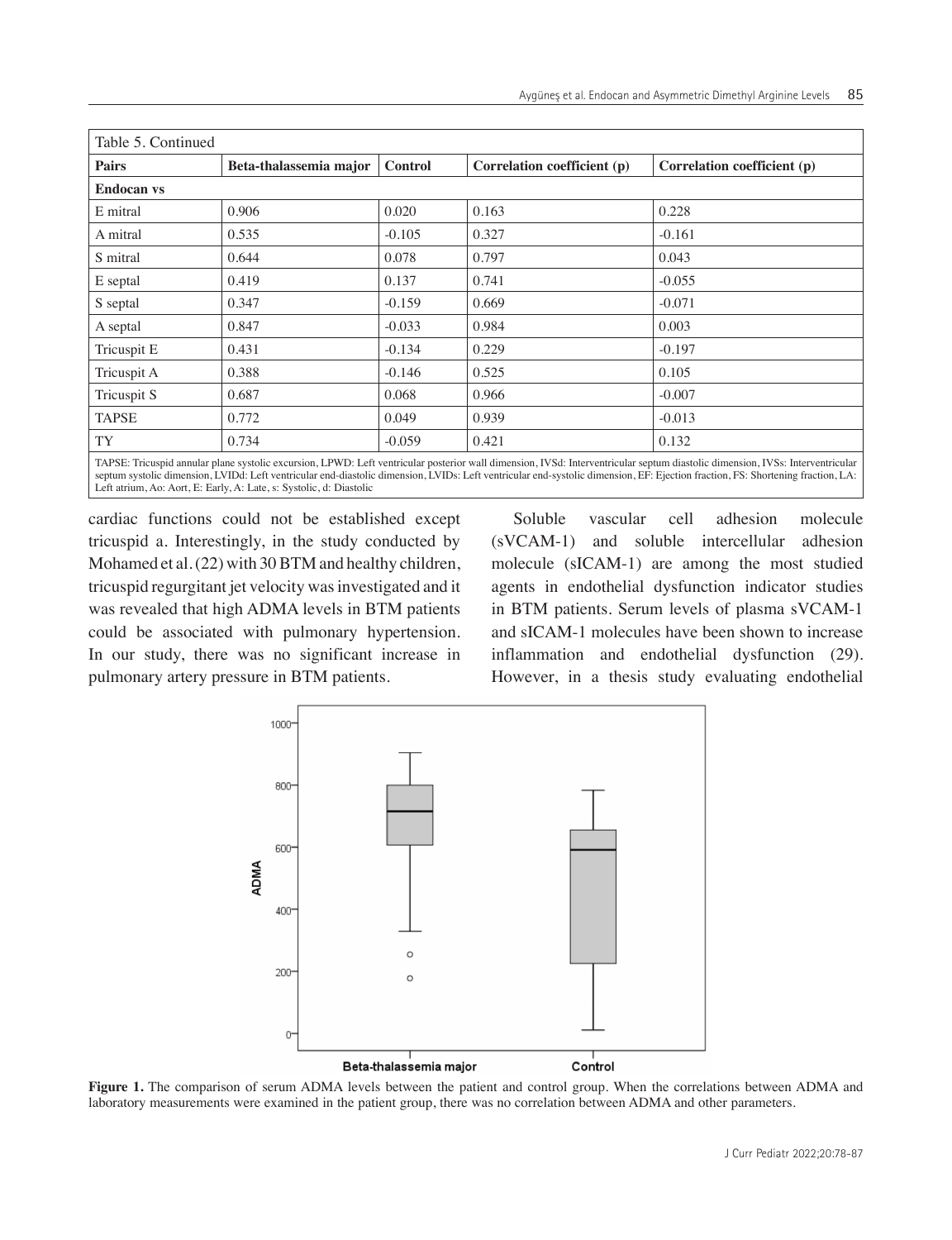and cardiac functions using endothelial activation indicators in BTM patients, it was shown that sVCAM-1, sICAM-1, neopterin, and endothelin-1 did not differ in patients with and without cardiac hypertrophy (32).

The strength of our study is that it is the first study in which endocan was studied in patients with BTM and its relationship with cardiac functions was investigated. The weakness of the study is that our study was conducted with a relatively small number of patients and the inclusion of patients with low mean age, who were still partially affected by BTM.

#### **Conclusion**

ADMA and endocan are new inflammatory markers found in systemic inflammatory and cardiovascular diseases that could be used to predict endothelial damage. Although serum levels of ADMA were found to be significantly higher in BTM patients, serum endocan and ADMA levels were not associated with cardiovascular functions. However, for a more meaningful result, it is necessary to study with more patients with higher average age.

#### **Ethics**

*Ethics Committee Approval:* Ethics committee approval was obtained in accordance with the Helsinki declaration.

*Conflict of Interest:* No conflict of interest was declared by the authors.

*Financial Disclosure:* The authors declared that this study received no financial support.

#### **References**

- 1. Origa R. β-Thalassemia. Genet Med 2017;19:609-19.
- 2. Kwiatkowski JL. Hemoglobinopathies. In: Lanzkowsky P, Lipton JM FJ, (eds). Lanzkowsky's Manual of Pediatric Hematology and Oncology. 6th ed. Elsevier; 2016: p.188.
- 3. Stoyanova E, Trudel M, Felfly H, Lemsaddek W, Garcia D, Cloutier G. Vascular endothelial dysfunction in β-thalassemia occurs despite increased eNOS expression and preserved vascular smooth muscle cell reactivity to NO. PLoS One 2012;7:38089.
- 4. Paul A, Thomson VS, Refat M, Al-Rawahi B, Taher A, Nadar SK. Cardiac involvement in beta-thalassaemia: current treatment strategies. Postgrad Med 2019;131:261-7.
- 5. Gursel O, Tapan S, Sertoglu E, Taşçılar E, Eker I, Ileri T, et al. Elevated plasma asymmetric dimethylarginine levels in children with beta-thalassemia major may be an early marker for endothelial dysfunction. Hematology 2018;23:304-308.
- 6. Cusmà Piccione M, Piraino B, Zito C, Khandheria BK, Di Bella G, De Gregorio C, et al. Early identification of cardiovascular

involvement in patients with β-thalassemia major. Am J Cardiol 2013;112:1246-51.

- 7. Frimat M, Boudhabhay I, Roumenina LT. Hemolysis derived products toxicity and endothelium: model of the second hit. Toxins (Basel) 2019;11:660.
- 8. Morris C, Gladwin M, Kato G. Nitric oxide and arginine sysregulation: a novel pathway to pulmonary hypertension in hemolytic disorders. Curr Mol Med 2008;8:620-32.
- 9. Sandoo A, Veldhuijzen van Zanten JJC., Metsios GS, Carroll D et al. The endothelium and its role in regulating vascular tone. Open Cardiovasc Med J 2015;4:302-12.
- 10. Gambardella J, Khondkar W, Morelli MB, Wang X et al. Arginine and endothelial function. Biomedicines. 2020;8:277.
- 11. Landim MBP, Casella Filho A, Chagas ACP. Asymmetric dimethylarginine (ADMA) and endothelial dysfunction: Implications for atherogenesis. Clinics 2009;64:471-8.
- 12. Böger RH, Maas R, Schulze F, Schwedhelm E. Asymmetric dimethylarginine (ADMA) as a prospective marker of cardiovascular disease and mortality-An update on patient populations with a wide range of cardiovascular risk. Pharmacol Res 2009;60:481-7.
- 13. Dogru T, Genc H, Tapan S, Ercin CN, Ors F, Aslan F, et al. Elevated asymmetric dimethylarginine in plasma: An early marker for endothelial dysfunction in non-alcoholic fatty liver disease? Diabetes Res Clin Pract 2012;96:47-52.
- 14. Sarrazin S, Adam E, Lyon M, Depontieu, F, Motte V, Landolfi C, et al. Endocan or endothelial cell specific molecule-1 (ESM-1): A potential novel endothelial cell marker and a new target for cancer therapy. Biochim Biophys Acta 2006;1765:25-37.
- 15. Balta S, Mikhailidis DP, Demirkol S, Ozturk C, Celik T, Iyisoy A, et al. Endocan: A novel inflammatory indicator in cardiovascular disease? Atherosclerosis 2015;243:339-43.
- 16. Delehedde M, Devenyns L, Maurage CA, Vivès RR. Endocan in cancers: A lesson from a circulating dermatan sulfate proteoglycan. Int J Cell Biol 2013;2013:705027.
- 17. Cardiac Complications In Thalassaemia Major Guidelines for the Management of Transfusion Dependent Thalassaemia (TDT) - NCBI Bookshelf. Accessed March 11, 2021. https://www.ncbi. nlm.nih.gov/books/NBK269371/
- 18. Koohi F, Kazemi T, Miri-Moghaddam E. Ann Hematol 2019;98:1323-31.
- 19. Biswas I, Khan GA. Endothelial dysfunction in cardiovascular diseases. Endothel Dysfunct Cardiovasc Dis 2014:291-308.
- 20. Haybar H, Shahrabi S, Rezaeeyan H, Shirzad R, Saki N. Endothelial cells: from dysfunction mechanism to pharmacological effect in cardiovascular disease. Cardiovasc Toxicol 2019;19:13-22.
- 21. Dowsett L, Higgins E, Alanazi S, Alshuwayer NA, Leiper FC, Leiper J. ADMA: A Key Player in the Relationship between Vascular Dysfunction and Inflammation in Atherosclerosis. J Clin Med 2020;9:3026.
- 22. Mohamed ES, Ibrahim B, Amr D, Noha El-K, Mokhtar M. Asymmetric dimethylarginine levels in children with β-thalassemia and their correlations to tricuspid regurgitant jet velocity. Pediatr Blood Cancer 2014;61:1540-3.
- 23. Chouliaras GL, Kattamis A, Berdoukas V, Gotsis ED, Mavrogeni S, Ladis V. Cardiac magnetic resonance in transfusion dependent thalassaemia: Assessment of iron load and relationship to left ventricular ejection fraction. Br J Haematol 2010;151:397-401.